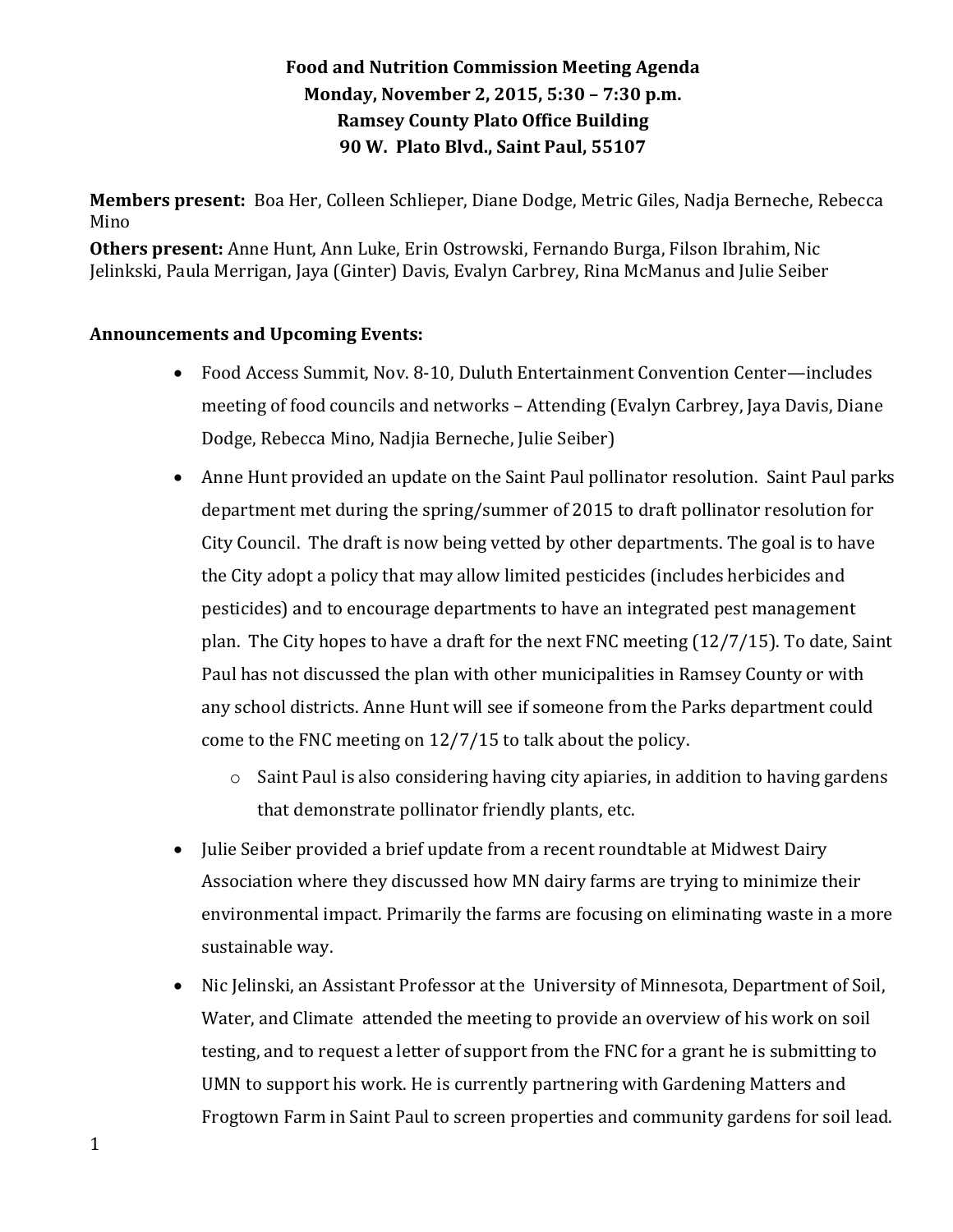The FNC tentatively agreed to sign a letter of support. Nic will draft letter and send to Evalyn and Nadja, who will provide it to the group for review/approval.

- Nadia Berneche reported that the summary table of responses to the food issue and more detailed responses are available on website; the information was picked up by Pioneer Press on their election blog and there was also significant interest on Gardening Matters' Facebook page.
- Nadja Berneche provided information on the Maplewood community garden project. The coalition for the community garden is going to ask the city of Maplewood for a waiver of the fee for a conditional use permit (CUP), as the land is currently zoned for commercial use. They are asking for a letter of support from the FNC for their request to the city to waive the \$1600 permit cost. Currently in Maplewood there are no ordinances governing community gardens; therefore, the coalition is looking to other municipalities for sample ordinance language. The FNC tentatively agreed to provide a letter of support. Nadja will draft a letter and will provide it to the group for review/approval.

The group previewed "Food Justice," a video produced by Ramsey County Healthier Meals Coalition and Twin Cities PBS (tpt). It will be aired on tpt MN channel beginning November 15th at 7:00 pm. The Food Justice web page [\(www.foodjusticemn.org\)](http://www.foodjusticemn.org/) should be up and running by November  $8<sup>th</sup>$  or 9th. DVDs of the video will be available by the end of the year. FNC members are encouraged to use this video as a resource within their own networks.

The group revisited discussion of the Saint Paul Comprehensive Plan from the previous meeting (Oct 2015), and discussed how to work to ensure language around food access and food equity are included in the plan. Paula Merrigan spoke to Lucy Thompson (who is the planner leading the Saint Paul comp planning team), who recommended that the FNC consider starting with a presentation to comp planning staff team/committee on the issues of food access and equity. She noted that there is a recognition on the part of the city that issues of food access and food equity underlie issues of zoning/housing, etc.